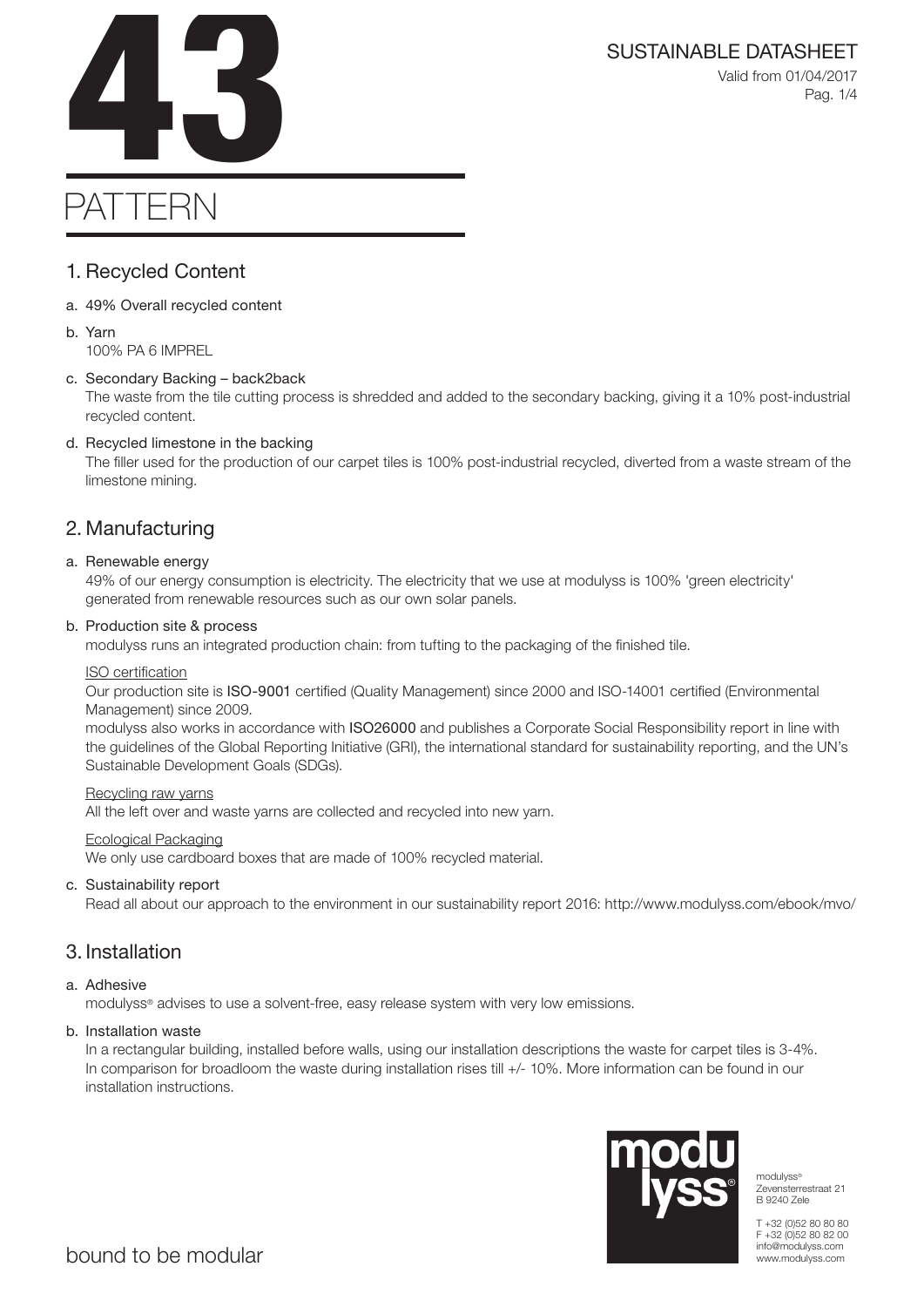# SUSTAINABLE DATASHEET

```
4. End of Life
```
product: Pattern Pag. 2/4

### a. Re-use

At the end of life, after cleaning, carpet tiles can be re-used in non-critical areas, to extend the product life.

b. Recycling

Carpet tiles can be used as raw material for the backing of new carpet tiles in our back2back program.

c. CARE

Partnership modulyss®/Vanheede Environment Group in which carpet tiles are converted into secondary fuel to reduce  $\mathrm{CO}_2$  emissions significantly. The minerals are extracted from the carpet tiles and recycled into raw material for the cement production industry, which results in  $\pm$  50% recycling of our carpet tiles.

# 5. Voc's & Chemical Substances

This product fulfills the testing criteria for emissions of:

- a. DIBT (DE) Deutsche Institute für BauTechnik TVOC28<1,0 mg/m³ This product is DIBT-certified, Abz-nummer Z-156.601-604.
- b. CRI (US and international) Carpet & Rug Institute

Compliant to the requirements of Green Label Plus, GLP 1101 (see LEED®, point 6.b)

c. GUT (DE)

Gemeinschaft Umwelfreundlicher Teppichboden

TVOC28<100 μg/m³

This product meets the GUT-criteria, GUT-license number 3CBEDAF8. These criteria include VOC tresholds, odour and chemical substances.

d. REACH (EU)

modulyss® complies with the strict European REACH standards.

e. Sundahus (SE)

SundaHus Miljödata is a system of health and environmental assessment of products in the construction and real estatebusinesses. The core of the system is a database of substances, materials and products. B-rating.

f. M1 (FI)

This certificate is granted by the Building Information Foundation RTS sr. The aim of the classification is to enhance the development and the use of low-emitting building materials to create a healthy indoor environment.

# 6. Environmental Product Declaration (EPD)

An EPD is a standardized way to provide information on the environmental impact of a product during the entire life. They include information on the environmental impact of raw material extraction and production, energy use and efficiency, content of materials and chemical substances, emissions to air, soil and water and waste generation. A product-specific EPD in accordance with the ISO14025 and EN15804, is available for this product. The EPD-declaration-number is EPD-MOD-20170095-CBC1-EN.



modulyss® Zevensterrestraat 21 B 9240 Zele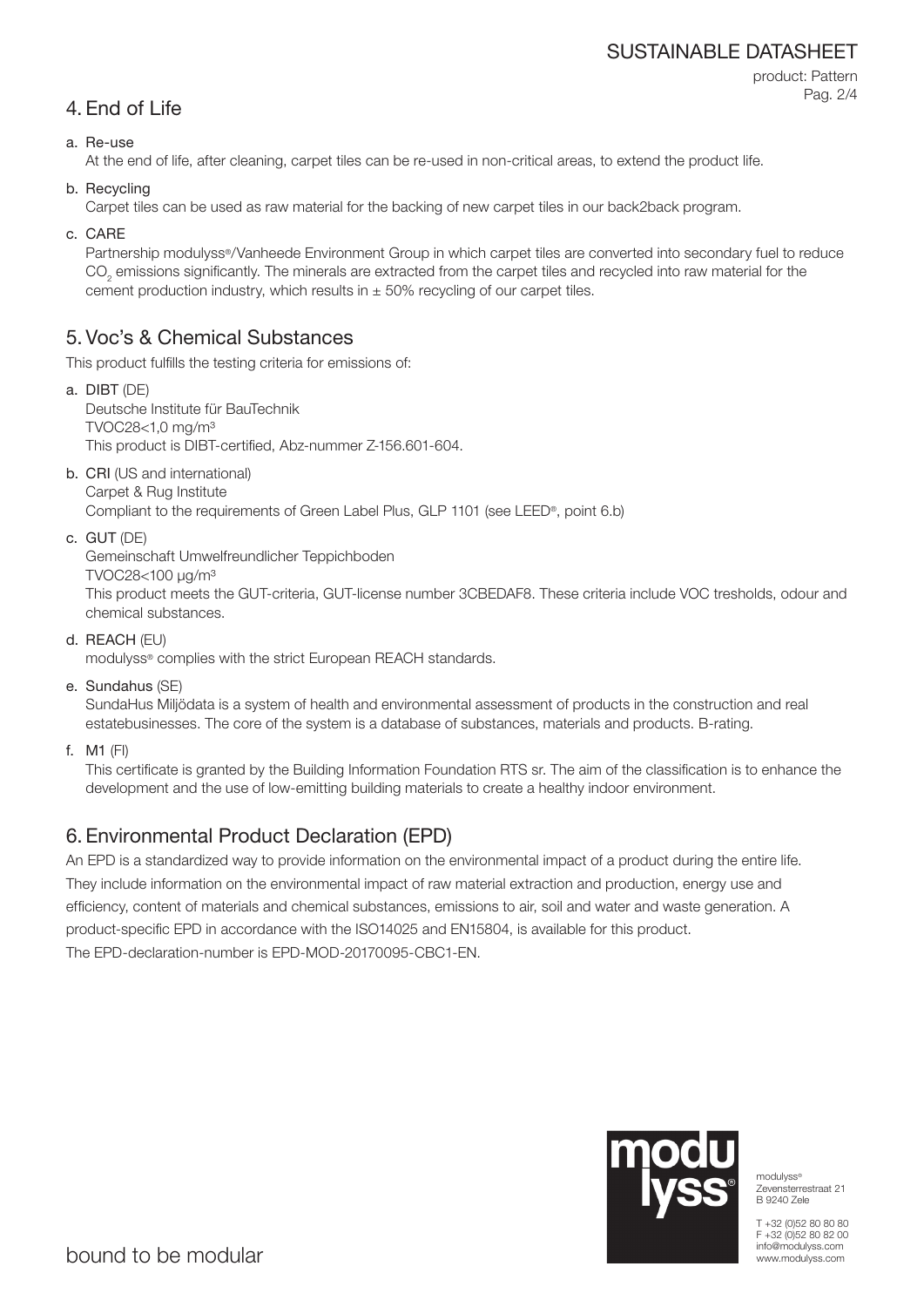# 7. Compliance to Green Building Certifications

product: Pattern Pag. 3/4

### a. BRE Global (UK)

Building Research Establishment This product can contribute towards credits in:

### Hea 02 – Indoor Air Quality

To recognise and encourage a healthy internal environment through the specification and installation of appropriate ventilation, equipment and finishes.

- Use of a low-emission adhesive on installation (BN EN 13999-1:2007) can contribute to this credit.
- modulyss® carpet tiles meet the requirements of EN14041, including E1 classification for formaldehyde emissions, and can contribute to the credit for a healthy indoor air quality.

### Hea 05 – Acoustic performance

To ensure the buildings' acoustic performance including sound insulation meet the appropriate standards for its purpose. This product is highly sound-absorbent. It reduces contact noise by 23 decibels (ΔL<sub>w</sub> - ISO 10140) and has an absorption coefficient of 0.15 (ISO 354).

### MAT 1 – Life Cycle Impact

### BREEAM Rating Offices

Certificate ENP 428 al, A rating - Eco Point score 0,29

To recognise and encourage the use of construction materials with a low environmental impact (including embodied carbon) over the full life cycle of the building. For more information on the Green Guide to Specification visit www.bre. co.uk/greenguide or www.greenbooklive.com

### MAT 5 – Designing for Robustness

To recognise and encourage adequate protection of exposed elements of the building and landscape, therefore minimising the frequency of replacement and maximising materials optimisation. This product satisfies the requirements of EN1307 classification, class 33 - LC1 for intensive use in a contract environment.

### WST 01 – Construction Waste Management

To promote resource efficiency via the effective management and reduction of construction waste. This product can contribute to waste reduction on site. See item 3, installation, for more details. Concerns cutting waste on installation of carpet tiles.

### b. LEED (US and international)

Leadership in Energy and Environmental Design modulyss products can contribute to the following LEED v4 credits:

- MR credit: Interiors Life-Cycle Impact Reduction
- MR credit: Building product disclosure and optimization Environmental Product Declarations

MR credit: Building product disclosure and optimization - Sourcing of raw materials MR4 Post-Industrial recycled content: 49% MR4 Post-Consumer recycled content: 0%

- MR credit: Construction and demolition waste management
- EQ credit: Low emitting materials
- EQ credit: Indoor air quality assesment
- EQ credit: Acoustic performance.

Products are not reviewed under LEED, LEED credit requirements cover the performance of materials in aggregate, not the performance of individual products of brands. For more information on LEED, visit www.usgbc.org/contact

c. HQE (FR)

### Haute Qualité Environnementale

In 2005 modulyss® was awarded the HQE certificate by FDES in accordance with NF P01 010. This product can contribute to seven of the 13 HQE targets as follows:



modulyss<sup>®</sup> Zevensterrestraat 21 B 9240 Zele